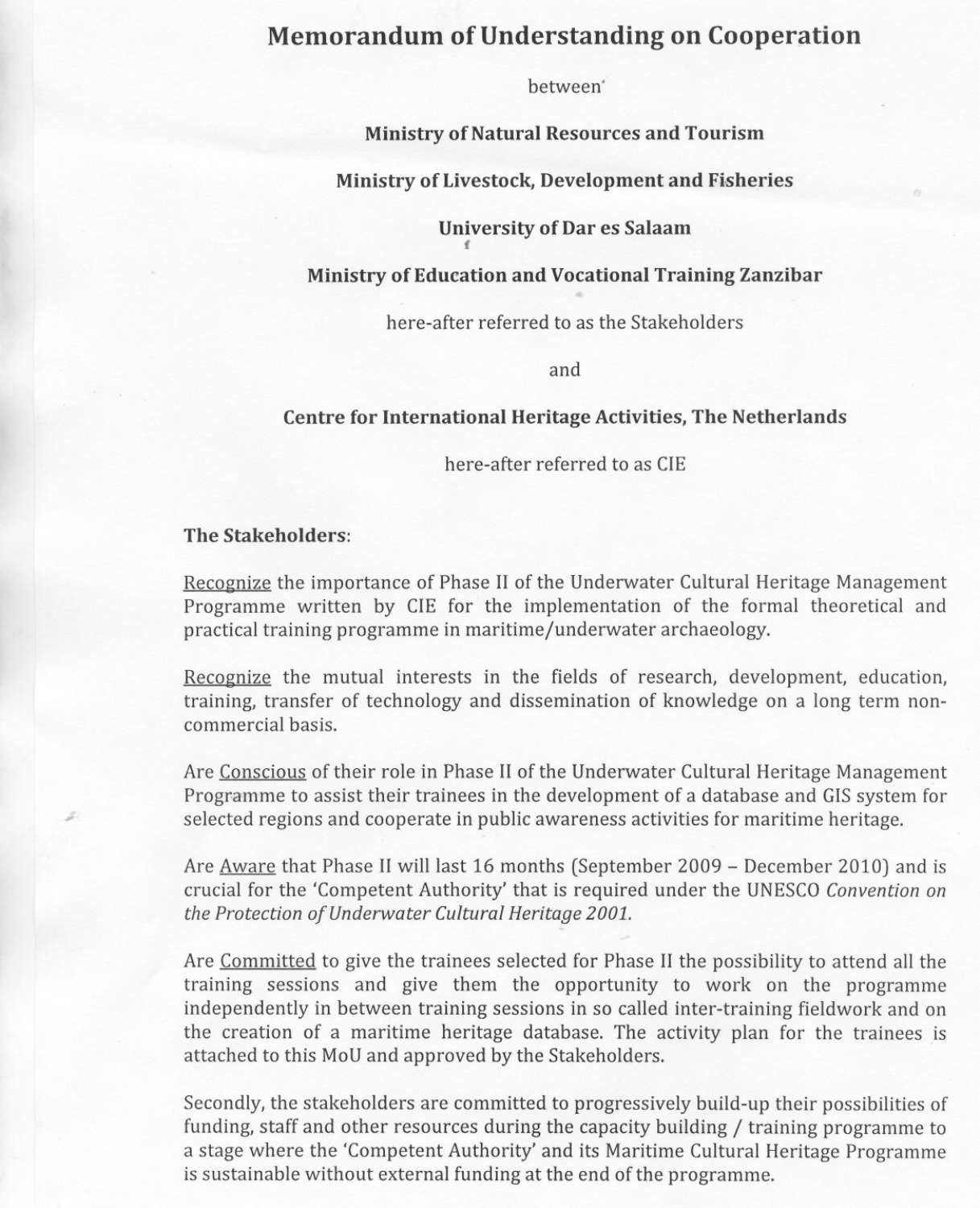CIEwill commit its expertise and know-how from earlier and on-going programmes and will assist in raising funds for the implementation of the capacity building / training programme.

The Stakeholders and CIE hereby agree to enter into this Memorandum of Understanding on Cooperation. This Memorandum shall be effective until 01 January 2011. The terms and conditions are set out in more detail in the articles following:

## Article 1

# Areas of Cooperation

- Training in maritime heritage management<br>• Canacity building in maritime heritage man
- . Capacity building in maritime heritage management

f

- Capacity building in maritime heritage manag<br>• Development of a Maritime Heritage Database<br>• NAS Gartificate Phases J. H. W • Development of a Maritime I<br>NAS Certificate Phases I-II-II
- 
- NAS Certificate Phases I-II-III<br>• Organisation of symposium on maritime heritage in Southern Africa

# Article 2

## Field of Collaboration

Collaboration between the Stakeholders and CIE shall be established in the field of maritime heritage management.

## Article 3

## Funding and Finance

The trainees selected for the maritime heritage management programme must get all possibilities of the Stakeholders to attend the training sessions and work on the programme in the meantime during the inter training fieldwork.

For the training sessions, symposium, international expertise, junior consultant UNESCO and coordination CIE the parties involved will do their utmost to find funding through several donors.

The inter training fieldwork and independent tasks for the trainees during the programme will be funded by the Stakeholders. See attachment for specification of inter training fieldwork activities. The Stakeholders will be responsible for travel costs, possible allowances and all other means necessary for the trainees to fulfil their inter training fieldwork activities as good as possible.

# Article 4

# Management and Administration

Negotiation, implementation and reporting on the progress concerning the collaboration shall be coordinated by the Department of Antiquities in Tanzania and CIE in The Netherlands.

Coordination of activities; issues about specific activities, including rights and obligations of each party shall be notified or communicated to the offices of the Department of Antiquities and CIE.